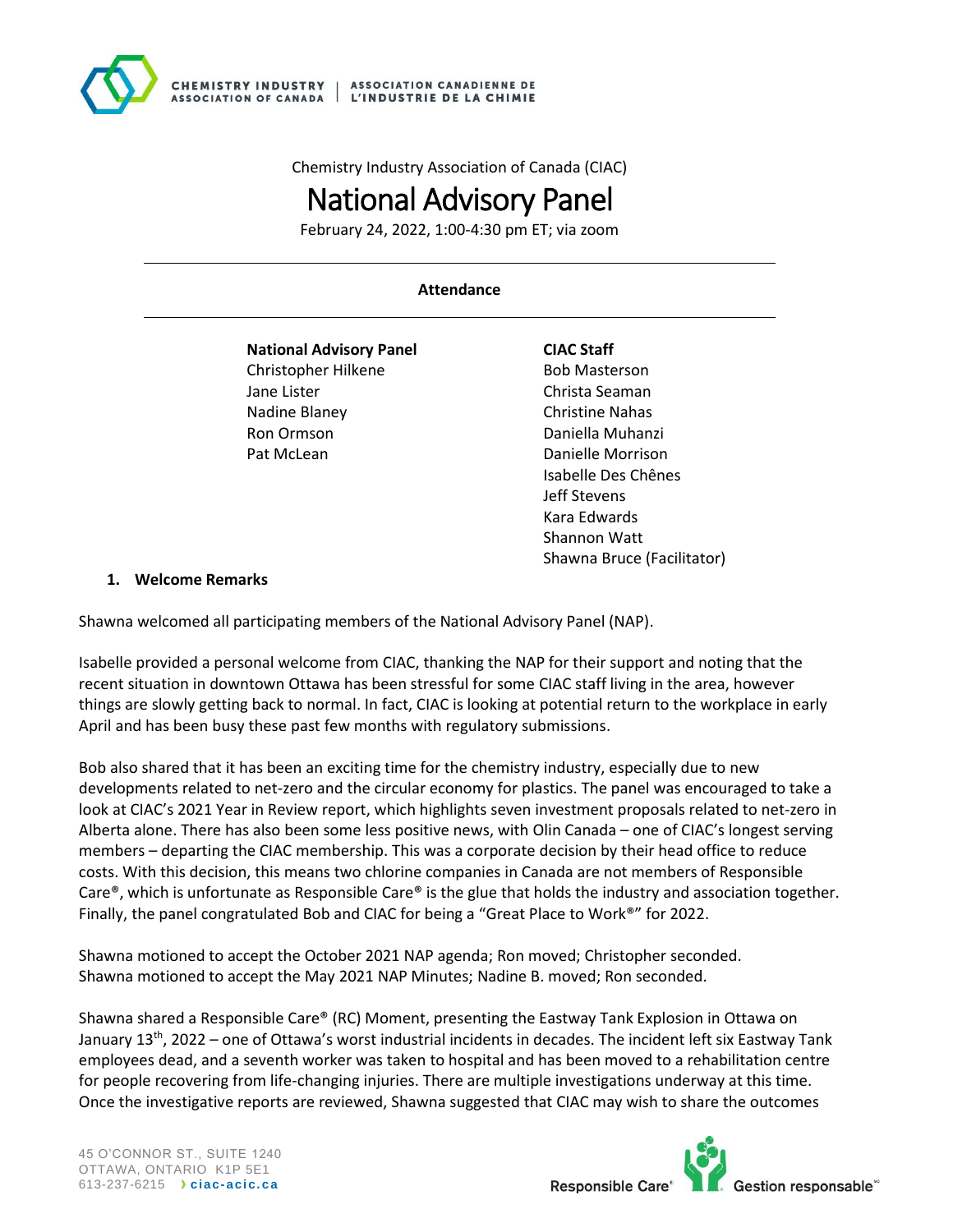and key findings with our members if appropriate, to serve as a reminder of why we have adopted the principles and ethics of RC.

# **2. Review of 2021 NAP Survey Results**

Shawna shared the results of the 2021 NAP survey, with similar results as last year. In general, NAP members enjoy the pre-meeting get togethers to discuss the agenda and feel that Shawna facilitates virtual meetings with skill and professionalism. Suggestions for improvement include: encouraging more critical discussions to challenge and advance CIAC actions and impact; including more small breakout discussions; and further support by CIAC in agenda-setting.

Other comments

- Include more environmental non-governmental organization (ENGO) voices on the NAP and include more agenda items that are about sustainable transformation of the industry (e.g., green chemistry, circular economy, community health and toxicity, bioplastics, etc.)
- If the NAP is no longer centrally focused on the "DNA" of the CIAC (i.e., Responsible Care®), then the dilution of that mandate will not be wise over the long run.

Of note, a member of the NAP pointed out that the two "other comments" contradict each other. The NAP mandate goes beyond RC, and this is positive as more feedback can be provided in several key areas. By having diverse members with different interests, this brings in benefits to RC and other advocacy-focused areas. The general suggestion from NAP members was to pull back discussions to RC considerations while continuing to discuss a number of files of importance to CIAC.

## **3. Community Engagement Strategy**

a) Overview of Community Engagement Project

Daniella Muhanzi presented an introduction to CIAC's community engagement project, which falls within the 2022 strategic priorities for Responsible Care®. Specifically, conversations and interviews with CIAC members and members of the NAP identified the need to provide additional support in this area. The goal of this project is to develop modern tools and guidance documents to support members' commitment to community engagement through Responsible Care® and continuous improvement.

Key project items include:

- Working with the American Chemistry Council (ACC) to share resources
- Hosting a World Café with verifiers, the NAP, and CAP members
- Sharing best practices with CIAC members
- b) World Café Proposal

Shawna presented a proposal to host a "World Café" (i.e., a conversation about community engagement). A World Café links ideas within a larger group to access the "collective intelligence" of the participants and to understand/learn from multiple points of view. The focus is on exploring/innovating on themes rather than on problem-solving. The format is principally designed as a forum for creative/open thinking and not suited to scenarios where there is a predetermined answer/solution.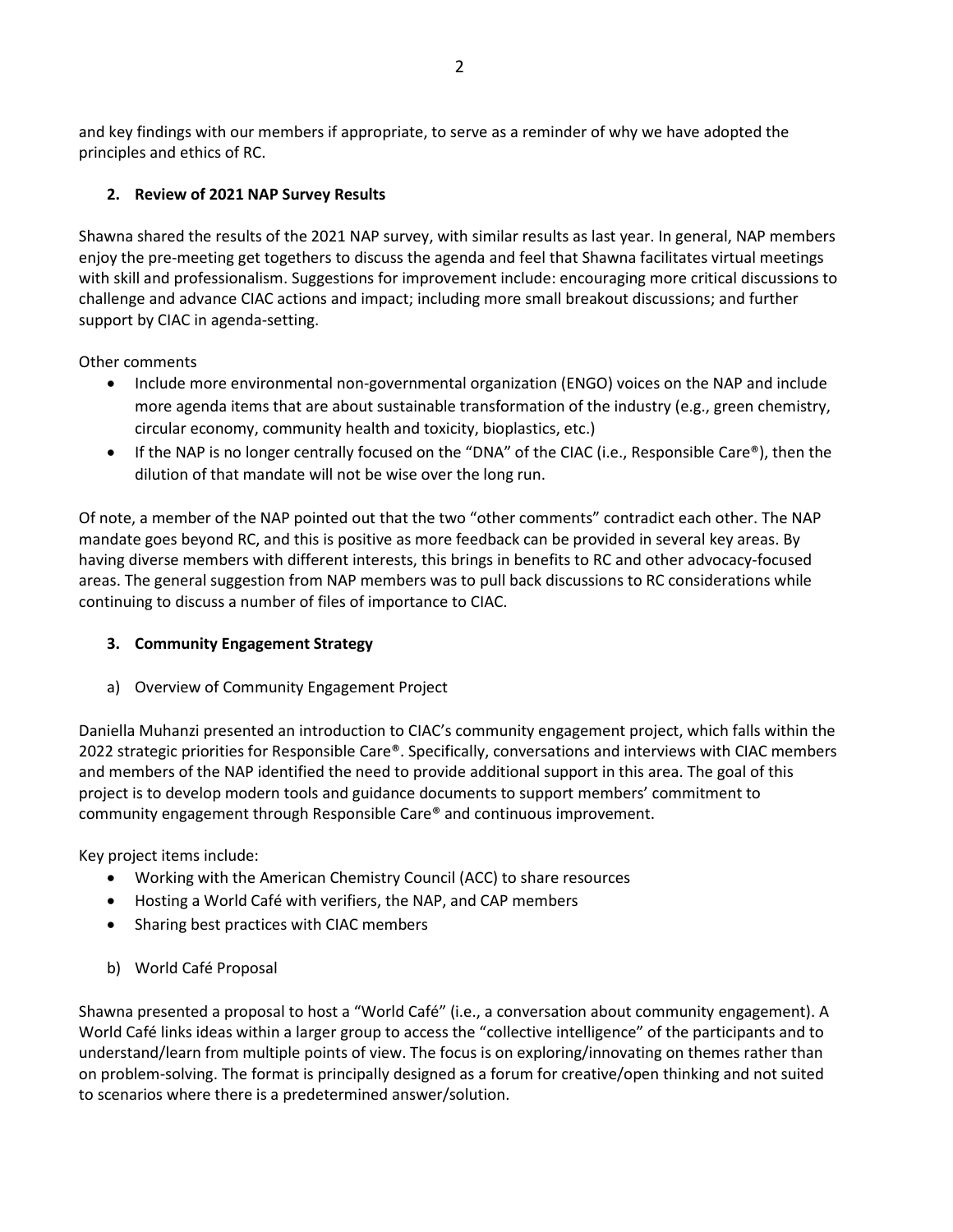Proposal

- Online facilitators: CIAC staff
- Online participants: inclusive approach
	- o NAP members
	- o Current/past CAP members from across Canada
	- o CAP members from other industries
	- o Verifiers
- Questions
	- o Describe what a safe community means to you?
	- o How can CIAC members best engage and inform residents during emergencies?
	- $\circ$  How can company members sustain public engagement and dialogue in their operating communities?
	- o Do CAPs remain an effective model for dialogue between communities and companies?
	- o How can companies refresh or revigorated existing CAPs? Note: Questions have been refined by CIAC for presentation at the World Café.
- Process
	- o Participants are broken into diverse groups
	- $\circ$  A question is posed to the group
	- o People speak openly and provide inputs
	- o Participants move around the platform
	- o Feedback is collected on a virtual whiteboard
	- o Themes are identified and highlighted
	- o Next steps are developed
- Findings: the findings from the World Café will support the larger Community Engagement Strategy that CIAC has initiated. By providing valuable insights and inputs into the research phase of the project, feedback from the World Café will support the creation of tools, resources and best practices for CIAC member companies.

NAP members welcomed the proposal, and one suggested to use the "Mural" platform. Some NAP members indicated that they had done a World Café before, but in person. Another panel member indicated that there are similar discussions in the Industrial Heartland right now – the Life in the Heartland collaborative partnership is setting up a panel to re-invigorate discussion on a regional basis.

# **4. Equity, Diversity, and Inclusion (EDI) Update**

Jeff Stevens shared a progress update on EDI code development. Phase one is now complete, which included updating the Responsible Care® principle, developing Operations Code elements, and developing an approach to definitions of equity, diversity and inclusion. Phase two is now underway. In terms of progress, the Operations Code language has been edited, however there is still work to do on review of the Stewardship and Accountability Codes and updating Appendix "A". See topic summary included in the meeting pre-read material for more information.

Next steps

- Solicit and incorporate feedback from Verifiers and Leadership Groups
- Approval in principle of phase two from the Board (February 2022)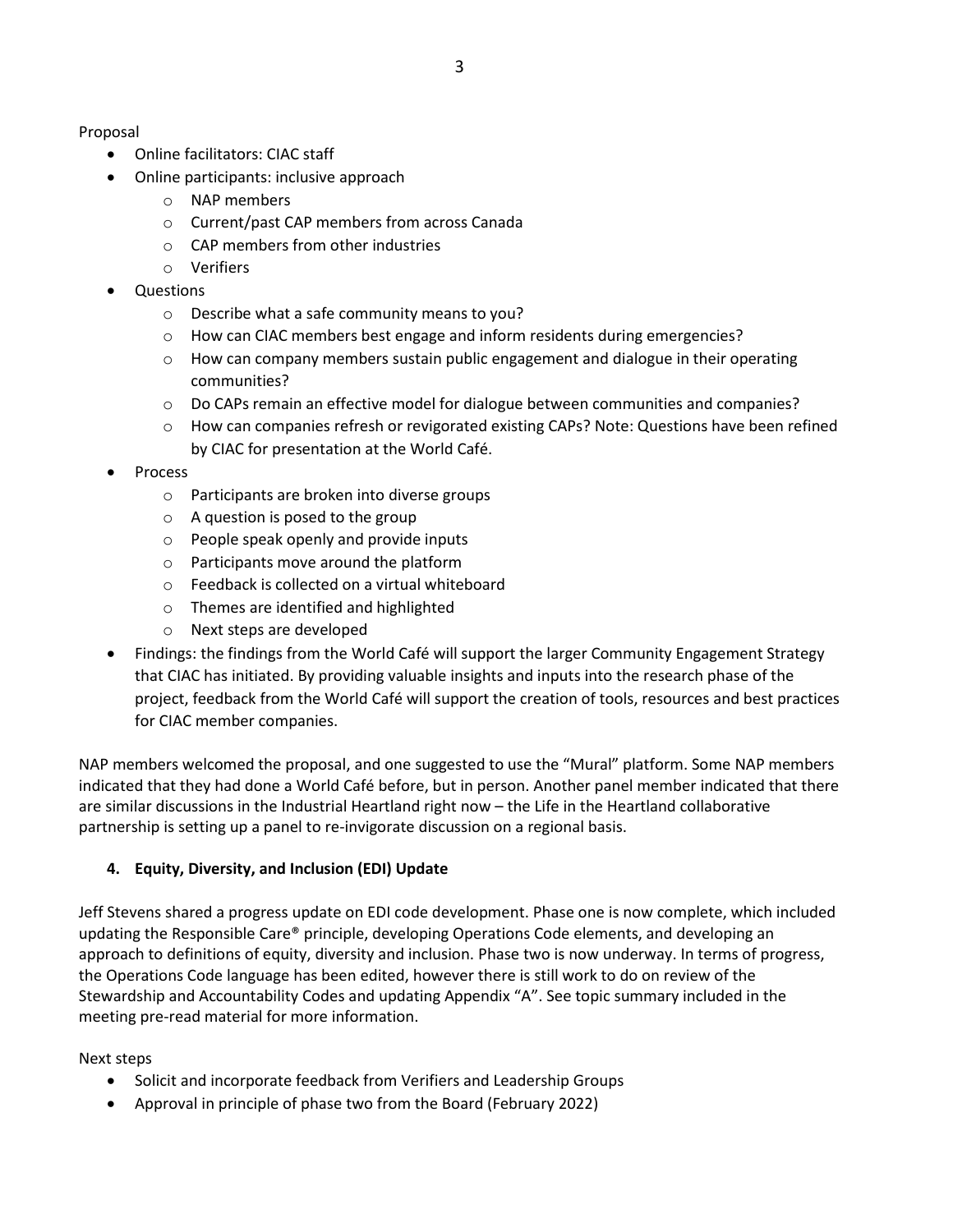- Final approval from Board (by October 2022)
- Engage external experts to:
	- o Analyze benchmarking and collective expectations
		- Demonstrating industry EDI performance
	- o Best practices/sharing mechanisms
		- **EXEDENTIFY IDETER IS A THE INCOCO EXECUTE:** Determining a forum **Providing a forum** for smaller companies that have limited resources
	- o Guidance documents

**Comment**: A panel member shared that the material presented looked reasonable and that the language is clear. They also shared that codes need to be "test driven" for a while and tweaks may be needed after implementation.

**Question**: A panel member shared that they were not sold on the word stakeholders. Multiple members also noted that they did not see any specific elements related to internal stakeholders (i.e., employees). Are there EDI Codes for staffing/internal operations?

• Jeff responded that the Operations Codes cover what members have direct control over in their dayto-day ops, with Human Resources being an example that relates to staffing and contractors. The Accountability codes are more focused on external components and community engagement.

## **5. Advocacy Update**

a) Climate Change and Air Quality

Christine Nahas provided an update on climate change and air quality advocacy. CIAC has submitted comments on a number of consultations in the past few months, including:

- a consultation paper on amendments to the Output-Based Pricing System (OBPS) Regulation, which sets out the rules for the federal industrial carbon pricing system;
- a consultation on the government's intention to explore the potential of Border Carbon Adjustments (BCAs);
- a consultation process for Canada's 2030 Emissions Reduction Plan (ERP) as part of the Net-Zero Emissions Accountability Act, ECCC released; and
- An industry wide recommendation, led by CIAC, to the Canadian Council of Ministers of the Environment (CCME) regarding the Canadian Ambient Air Quality Standards (CAAQS) and provincial jurisdictions.

Below is a summary of the key messages from these consultations:

- Achieving the federal government commitments to the goal of net-zero carbon emissions for all of Canada by 2050 will require chemistry-based solutions. Our industry is a solutions-provider to the world's most challenging problems.
- The chemistry industry believes climate change is an urgent issue and we are committed to working with governments to ensure that it is effectively addressed.
	- $\circ$  The federal government should provide effective and meaningful collaboration with industry in developing solutions to net-zero with sufficient timeframes for industry input.
- CIAC members are actively exploring decarbonization pathways and new investments.
	- $\circ$  Several of our members have made emission reduction and net-zero commitments.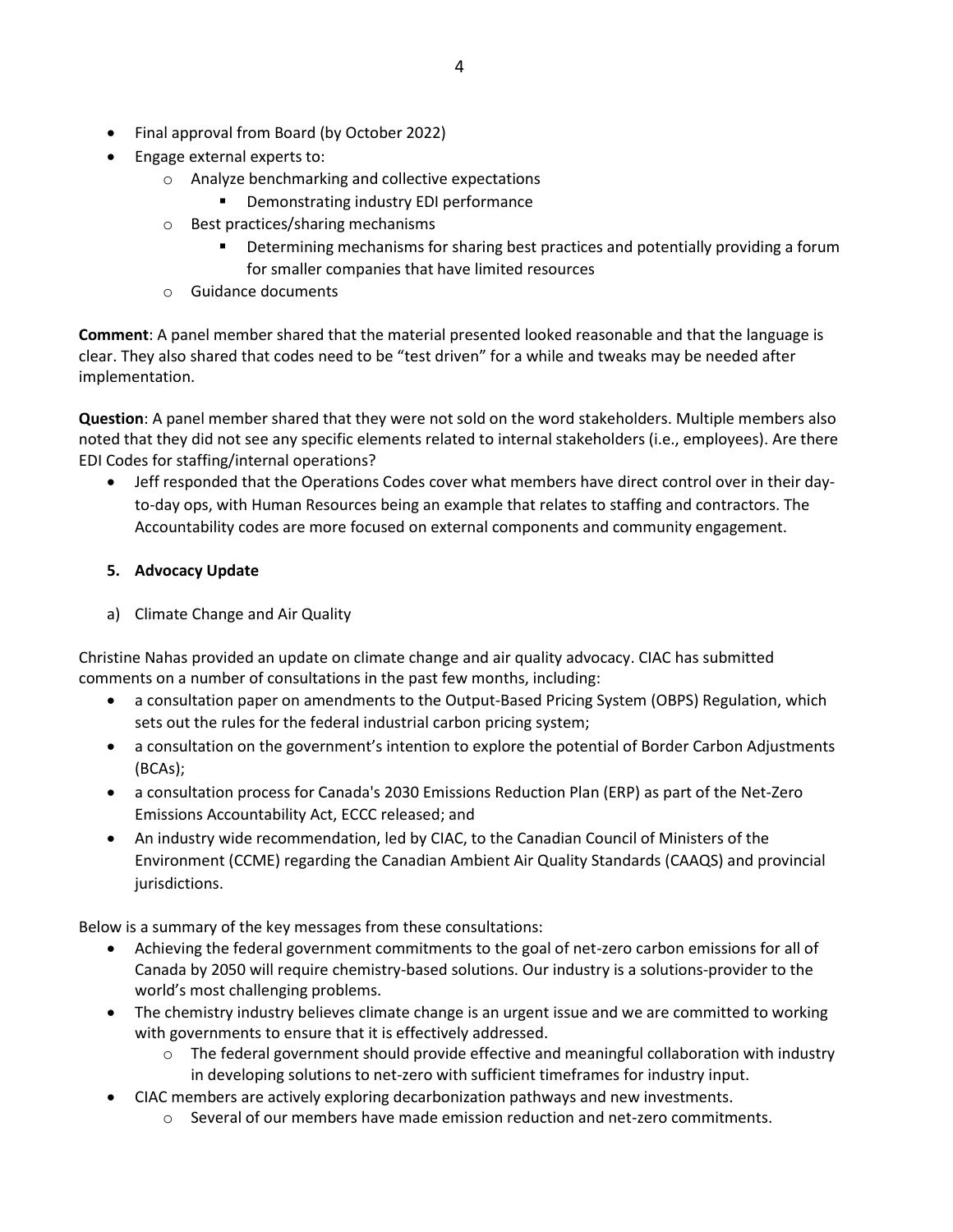• Raise the profile of Responsible Care®. Our commitment to its ethic and principles means that we are focused on the betterment of society, the environment and the economy and that we do the right thing and are seen to do the right thing.

Next steps:

- CIAC to advocate for plastics and chemistry-based solutions in the government's pathways to netzero and 2030 ERP and as the foundation to the delivery of broader sectoral net-zero strategies.
- CIAC to engage on the key initiatives of the 2030 ERP, including transitioning to a net-zero emitting electricity grid by 2035 and capping emissions from the oil and gas sector.
- CIAC will continue engagement on the Review of the federal OBPS and continue to advocate for recycling of carbon compliance funds back to industry for investment in carbon reduction, which will help to efficiently decarbonize existing industry in Canada, while protecting jobs in the manufacturing sector.
- CIAC will continue to engage in consultations on Border Carbon Adjustments federally and provincially. Carbon leakage protection measures for energy-intensive, trade-exposed industries (including chemicals) are critical and must be part of Canada's climate policy to maintain competitiveness of Canadian manufacturers.
- CIAC will co-chair the federal government's Hydrogen User Group to help shape government's hydrogen and climate strategies. Additionally, CIAC will support provincial hydrogen strategies and programs ensuring they link to federal initiatives.

**Question**: A panel member noted that there are intersections between climate change and the circular economy for plastics. Are there any specific areas in your climate change and air quality advocacy where there is a correlation?

- CIAC is aware of this overlap and developed the following [policy paper](https://canadianchemistry.ca/wp-content/uploads/2021/10/Solutions_Net_Zero_Oct2021_EN-1.pdf) which addressed the intersection between climate change and the circular economy for plastics. Our approach with the government is that plastics and chemistry are here to help the transition to net-zero, and this can't be done without us.
- b) CEPA Modernization

Danielle Morrison provided an update on the review of the *Canadian Environment Protection Act, 1999* (CEPA), beginning with a brief overview of the Act and legislative history before providing an update on the recently introduced Bill S-5.

## **Bill S-5,** *Strengthening Environmental Protection for a Healthier Canada Act*

On February 9, 2022, Minister Guilbeault and Minister Duclos introduced Bill S-5 in the Senate. Tabling a bill in the Senate first rather than the House is not unusual though it is rare. The bill was introduced in the Senate to move it forward as the House focuses on achieving the Liberals' [100-day commitments.](https://www.cbc.ca/news/politics/liberals-first-100-days-1.6249073)

Bill S-5 focuses particularly on recognizing a right to a healthy environment as provided under the Act and strengthening Canada's chemicals management regime. The Bill was initially introduced in the 43rd Parliament in April 2021 as Bill C-28 but died on the Order Paper when Parliament was dissolved on August 15, 2021. Bill S-5 is identical to Bill C-28, which was tabled in the House of Commons last April, with two exceptions:

1) Two additional items are listed at the end of Schedule 1, part 2. These are items that were added to Schedule 1 after Bill C-28 was introduced.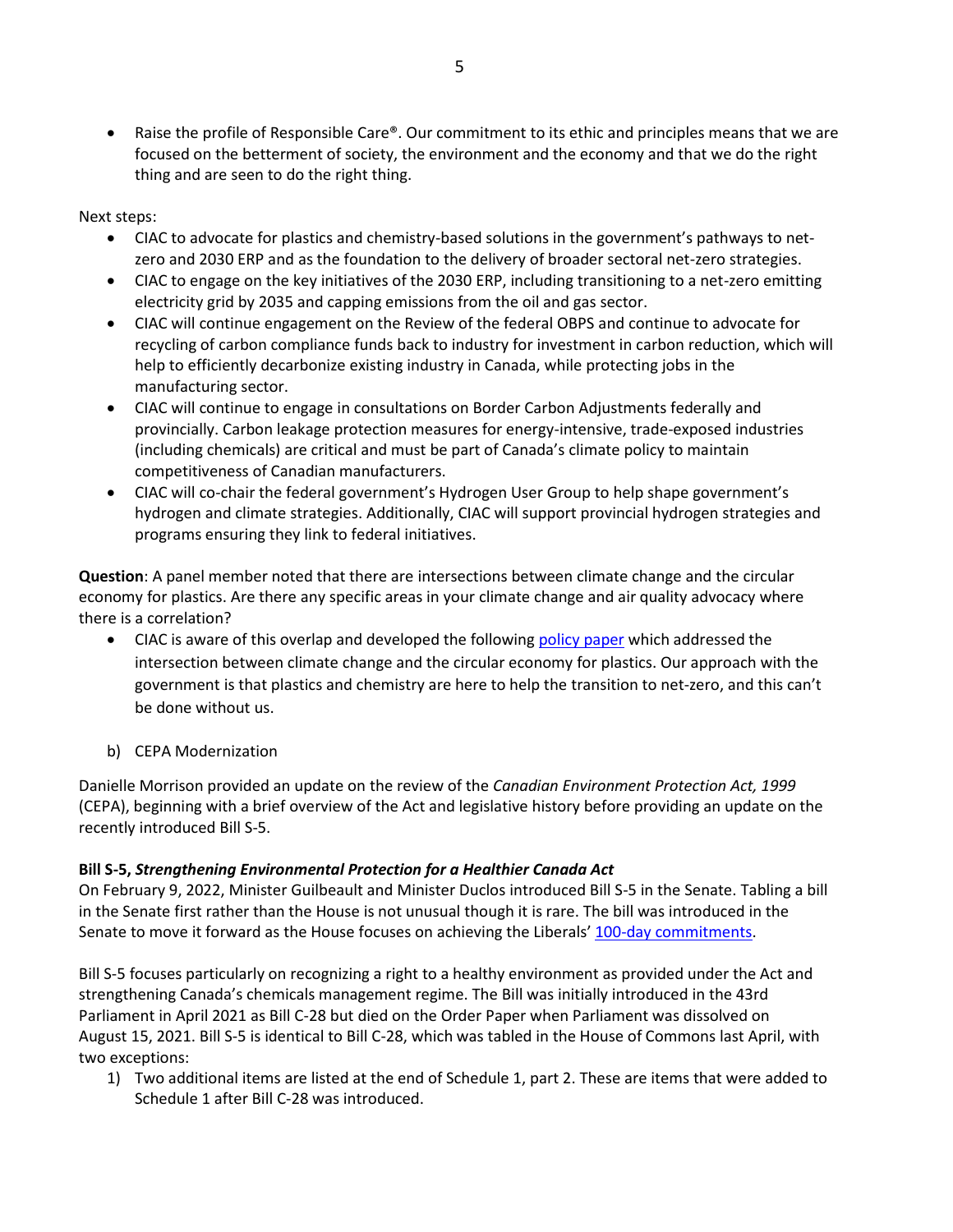2) Minor changes to the formal introductory elements of the bill due to its introduction in the Senate rather than the House.

Danielle provided some details on key amendments in the Bill (see meeting material for more information), as well as external perspectives from various political parties and environmental non-governmental organizations (ENGOs).

In terms of legislative process, this Bill will go through a slightly different process than Bill C-28, or any other House of Commons Bill would have. There are five steps a Bill takes on its way through the Senate (First and Second Reading, committee study, report, Third Reading). The legislative process requires both the Senate and the House of Commons to pass the same Bill prior to Royal Assent, so the Bill must be sent to the House of Commons after Third Reading in the Senate.

Next steps

- CIAC will continue to engage in the legislative process and has started its outreach to Senate Leadership and members of the Senate Standing Committee on Energy, Environment and Natural Resources.
- A bilingual letter has been sent to the Senate outlining our position.
- A set of talking points will be circulated to Senators to allow them to get acquainted with CEPA and its gold standard Chemicals Management Plan.
- A formal submission to the Senate is being prepared and will be reviewed by the Technical Management Committee and other relevant CIAC committees.
- CIAC will continue to collaborate with other industry partners and, where possible, ENGOs to achieve risk-based and pragmatic amendments

**Comment**: A panel member highlighted the importance of harmonization, especially if other jurisdictions flag a chemical, and ensuring standards are met for imports in our globalized world.

• CIAC noted that CEPA does contain triggers for re-assessment of a chemical if there is evidence of harm, however there is no reverse trigger to re-assess a chemical that is already listed on Schedule 1 where there is new scientific information that disproves the listing. This is something CIAC is advocating for, along with exporting the North American risk-based approach to other jurisdictions to ensure importers are held to the same standards as companies who manufacture products in Canada.

**Question**: As part of advocacy, is there going to be education for elected officials to understand overlap with provincial levels?

• Yes, this is a big focus when it comes to air quality. Our recommendation is to ensure that air quality management continues to be coordinated through the Canadian Council of the Ministers of the Environment and the successful multi-stakeholder Air Quality Management System, which has been lauded by industry, ENGO stakeholders and federal and provincial officials alike.

**Question**: Does CEPA speak to exposure to multiple chemicals at a time?

• Yes, Bill S-5 contains an amendment to the preamble to recognize the importance of considering vulnerable populations in risk assessments and of minimizing the risks posed by the cumulative effects of toxic substance. With regards to this amendment, CIAC feels that CEPA should continue to take an enabling approach rather than becoming overly prescriptive. CIAC supports allowing expert assessors to use their judgement regarding the incorporation of cumulative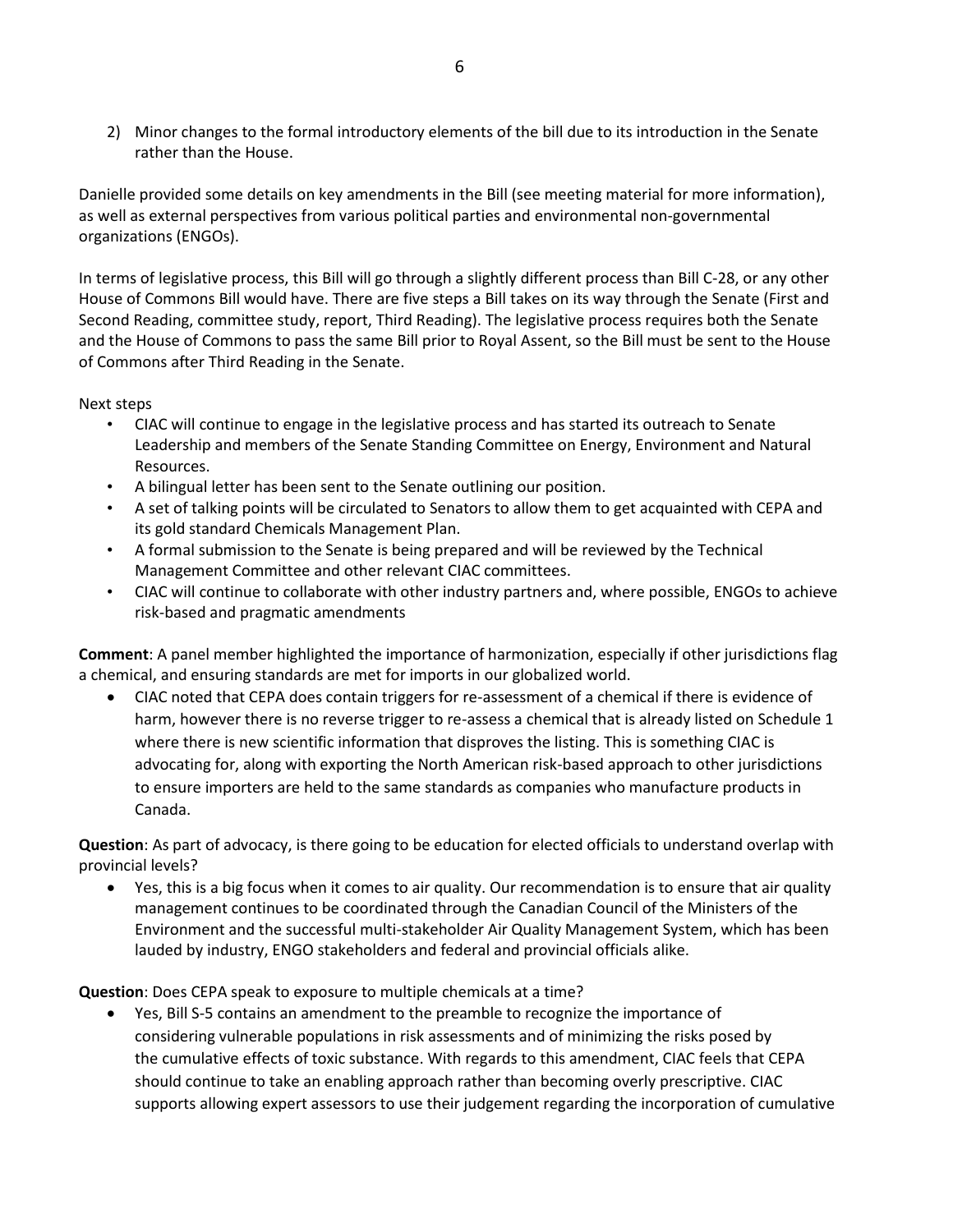effects into a risk assessment. Codifying such risk assessment attributes into the Act could risk freezing the Act in time while New Approach Methodologies (NAMs) continue to evolve.

c) Plastics

Christa Seaman provided a series of updates on the Plastics Division's advocacy efforts, including consultations and the Circular Plastics Innovation and Infrastructure Fund, as well as Implementation of Operation Clean Sweep®.

#### **Consultations Update**

| <b>Current Consultations</b>                                                                                                                                                                                                                                                                                                                                                                                | <b>Anticipated Consultations</b>                                                                                               |
|-------------------------------------------------------------------------------------------------------------------------------------------------------------------------------------------------------------------------------------------------------------------------------------------------------------------------------------------------------------------------------------------------------------|--------------------------------------------------------------------------------------------------------------------------------|
| Draft single-use plastics prohibition<br>$\bullet$<br>regulations<br>Response to Guidelines for Plastic<br>$\bullet$<br>Alternatives<br>Notice of Objection and Request of a Board<br>$\bullet$<br>of Review<br><b>Ontario Advanced Recycling Consultation</b><br>$\bullet$<br>Quebec Extended Producer Responsibility<br>$\bullet$<br>Program<br>Recycled Content Minimum Requirements<br>in Some Products | Labelling<br>$\bullet$<br>National standard on certification and<br>$\bullet$<br>traceability of recycled plastics in products |

#### **Circular Plastics Innovation and Infrastructure Fund Update**

- Statement of Interest (SOI) was submitted to the Strategic Innovation Fund (SIF) at end of Aug 2021, supplemental information provided Nov 2021
- Following extensive CIAC advocacy:
	- Liberal Party Fall 2021 election campaign platform included \$100M recycling fund
	- Dec 2021 mandate letters for Minister Champagne and Minister Guilbeault included commitment to establishing a recycling fund
- Ongoing engagement with Federal government to confirm their commitment in Spring Budget 2022
- Exploring opportunity for independent third-party organization to be a partner as the delivery agent for the fund
- Preliminary discussions with Circular Materials (Ontario Producer Responsibility Organization for Brand Owners) – keen interest in supporting this initiative

## **Operation Clean Sweep: Implementation Update**

Christa provided an update on, Operation Clean Sweep, an industry-led environmental stewardship program to prevent plastic pellets, flakes and powders from entering the environment during business and transportation processes. OCS implementation is a condition of membership in the CIAC Plastics Division. See below for a breakdown of implementation status.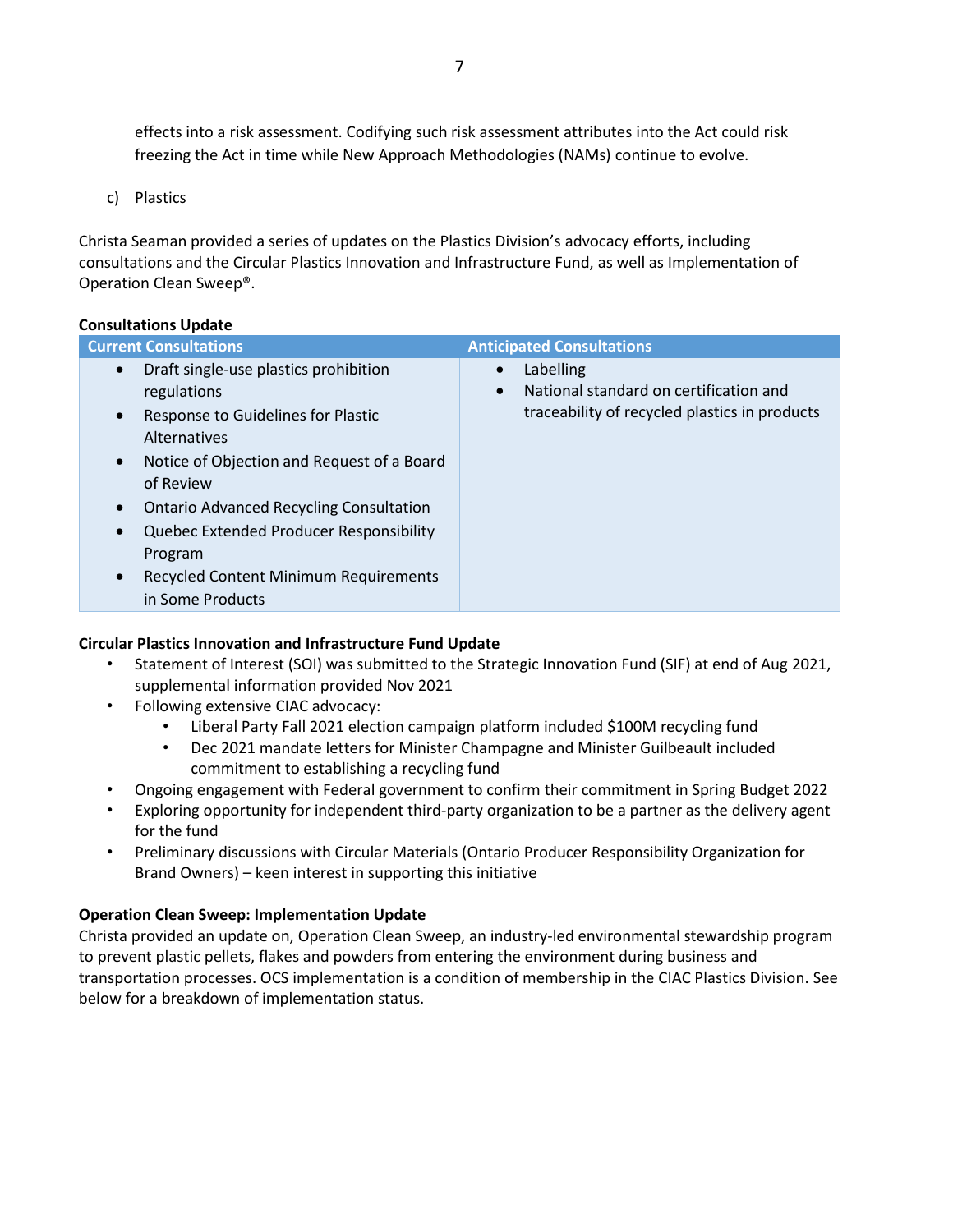

## **CIAC Submission on Single Use Plastics Bans**

Christa provided a summary of CIAC's comments related to SUP bans based on the following themes (see meeting material for more information):

- Extended Producer Responsibility Programs Address Many Concerns about Post-Use Management of Single-Use Plastics
- Expansion of Scope of the Prohibitions Beyond What was Included in October 2020 Consultations
- Innovative Technologies and Processes Already Exist to Effectively Manage Many Items Identified in the Draft Regulations
- Business and Economic Considerations Were Significantly Underestimated and Downplayed
- Strategic Environmental Assessment Ignores Critical Lifecycle Analyses of Items and Overstates Downstream Impacts
- Cost Benefit Analysis Provides Over-emphasis on Subjective Non-monetized Benefits Delivered Through Increased Enjoyment of Ecosystem Goods and Services
- Test to Determine Single-use Plastics not Based on Science or Environmental Performance
- Coming into Force
- Taking Action and Delivering Innovation to Address Plastic Waste

#### **Question**: Who else is supporting your recommendations?

• CIAC indicated that they collaborate with other associations and provincial governments to share concerns and gain support for our recommendations. There is a Plastics Sustainability Coalition that holds meetings every two weeks to share submissions, presentations, etc. The American Chemistry Council (ACC) have also been helpful partners and have mobilized a number of associations to provide a coordinated voice.

**Question**: Can you provide more information on the BNQ certification program?

• The Standards Council of Canada, ECCC, and CIAC are funding and participating in the development of a national standard for the certification and traceability of recycled plastics in products. This work will be led by the BNQ, a national standard setting organization in Canada. A Technical Committee has been formed to deliver against a two-year workplan, with a mandate to establish methods to calculate the recycled content as a percentage of the resulting products; determine how the plastic